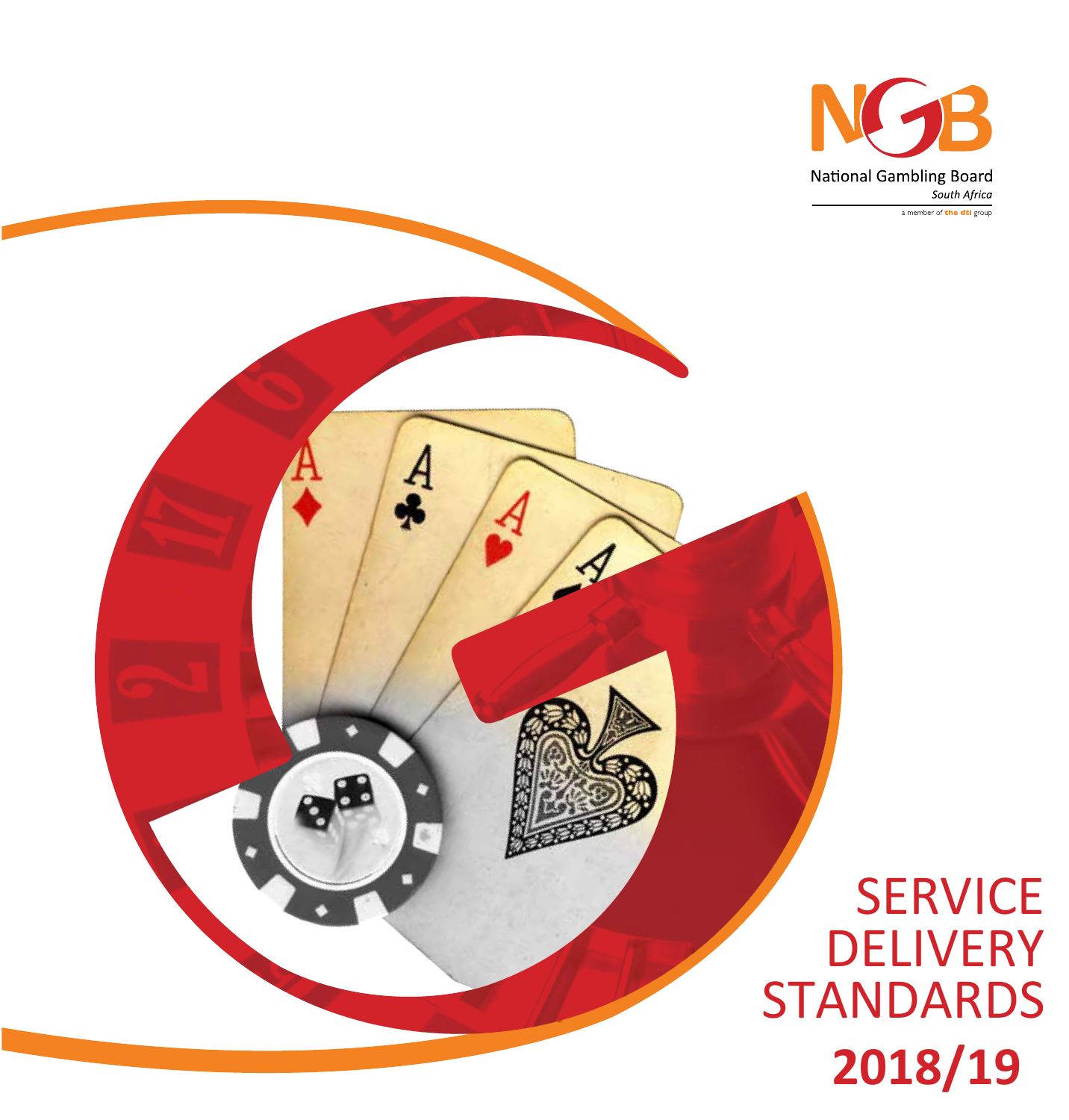

## 2. SERVICE DELIVERY STANDARDS (SDSs) OBJECTIVES

These SDSs provide the context for expected standards for NGB's regulatory services and institutional management.

The SDSs have been compiled taking into account the NGB's regulation, structures, vision, mission and strategic objectives.

The NGB is committed to the following guidelines for delivery of services to its stakeholders:

- Its mandate is clearly communicated to all stakeholders and is understood at all times.
- Exercise its mandate in an unbiased, fair and independent manner, free from undue influence and maintaining trust with all the stakeholders.
- Take accountability and undertake open and transparent decision-making.
- Maintain governing body structures which uphold integrity.
- Undertake to be accessible to all and free to engage with all the relevant stakeholders.
- Undertake to perform NGB's mandate efficiently, effectively and economically, within available financial and human resources.
- Undertake to perform and execute its mandate in accordance with all the applicable legislation.

The NGB's obligation to comply with the SDSs is conditional upon stakeholder cooperation and engagement.

The NGB is expected to comply with SOOGs in order to discharge its mandate. NGB has also developed its Standard Operating Procedures in line with government imperatives, NGB's Strategic Plan and APP.

The NGB's SOOGs are set out as follows:

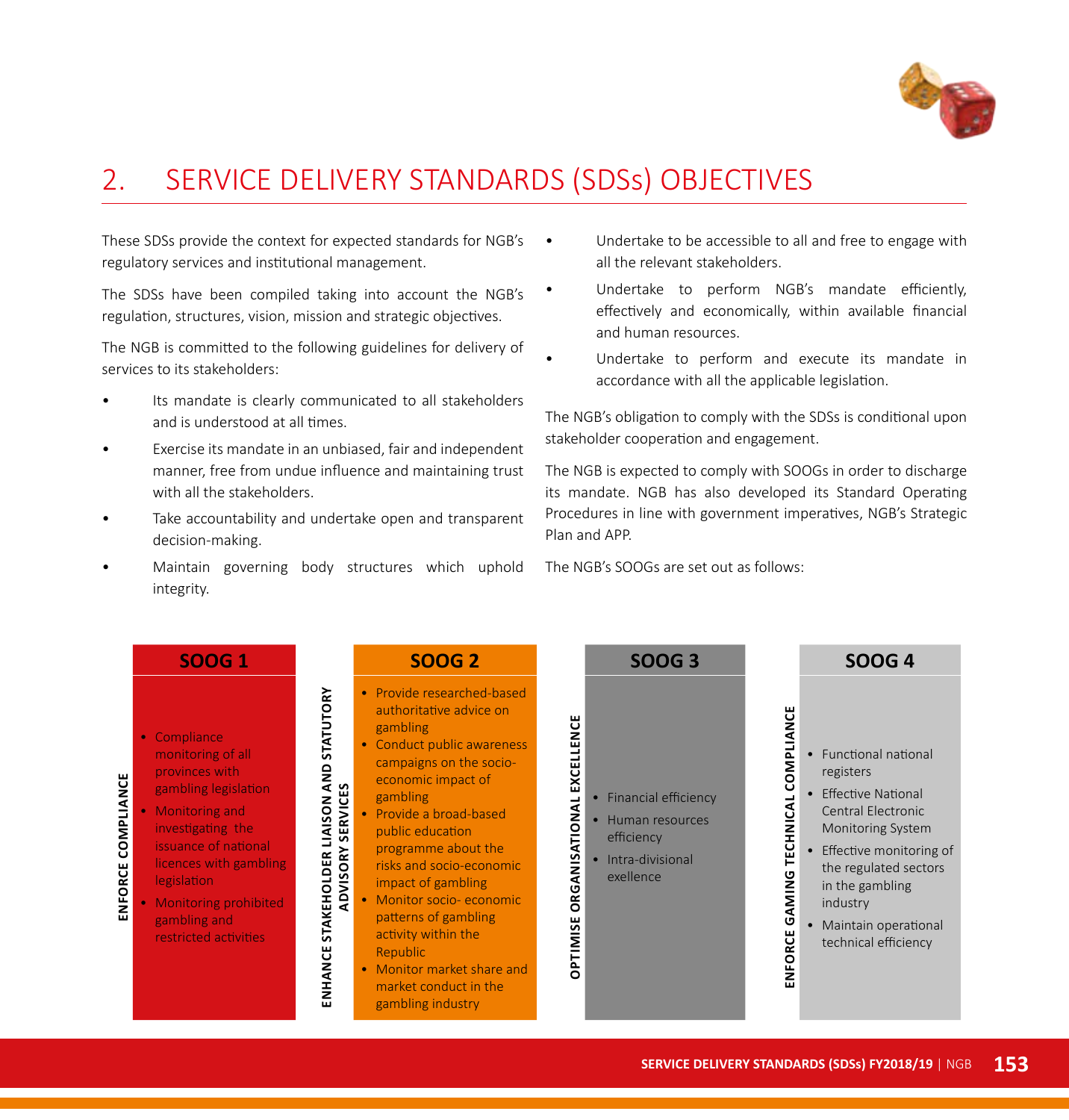The NGB is established in terms of the National Gambling Act (NGA), 2004. The NGB is registered as a Schedule 3A Public Entity in terms of the PFMA, 1999 (Act 1 of 1999). The mandate of the NGB is set out in Sections 33 and 34, read with Sections 32, 21 and 65 of the NGA, as follows:

- Oversight of gambling in the Republic of South Africa by:
	- Evaluating the issuing of national licences by the PLAs.
	- Evaluating the compliance monitoring of licensees by PLAs.
	- Conducting oversight evaluation of the performance of PLAs so as to ensure that the national norms and standards established by the NGA are applied uniformly and consistently throughout the Republic.
	- Assist PLAs to ensure that unlicensed gambling activities are detected.
- Research and monitoring of market conduct and market share.
- Monitoring socio-economic patterns of gambling activity and research and identifying patterns of the socioeconomic impact of gambling and addictive or compulsive gambling.
- The NGB must also establish and maintain a national registry of every gambling machine or gambling device manufactured within, or imported to, the Republic, as well as maintaining all other legislative-prescribed registers.
- The NGB must investigate the circumstances of the gambling activity that relates to any unlawful winnings that the NGB has held in trust and either delivers the winnings to the person who won them if not found to be illegal winnings, or applies to the High Court for an order to declare the winnings to be forfeited to the state, if found to be illegal.
- The NGB must advise and provide recommendations to the NGPC on, amongst others, matters of national policy and legislative changes relating to gambling.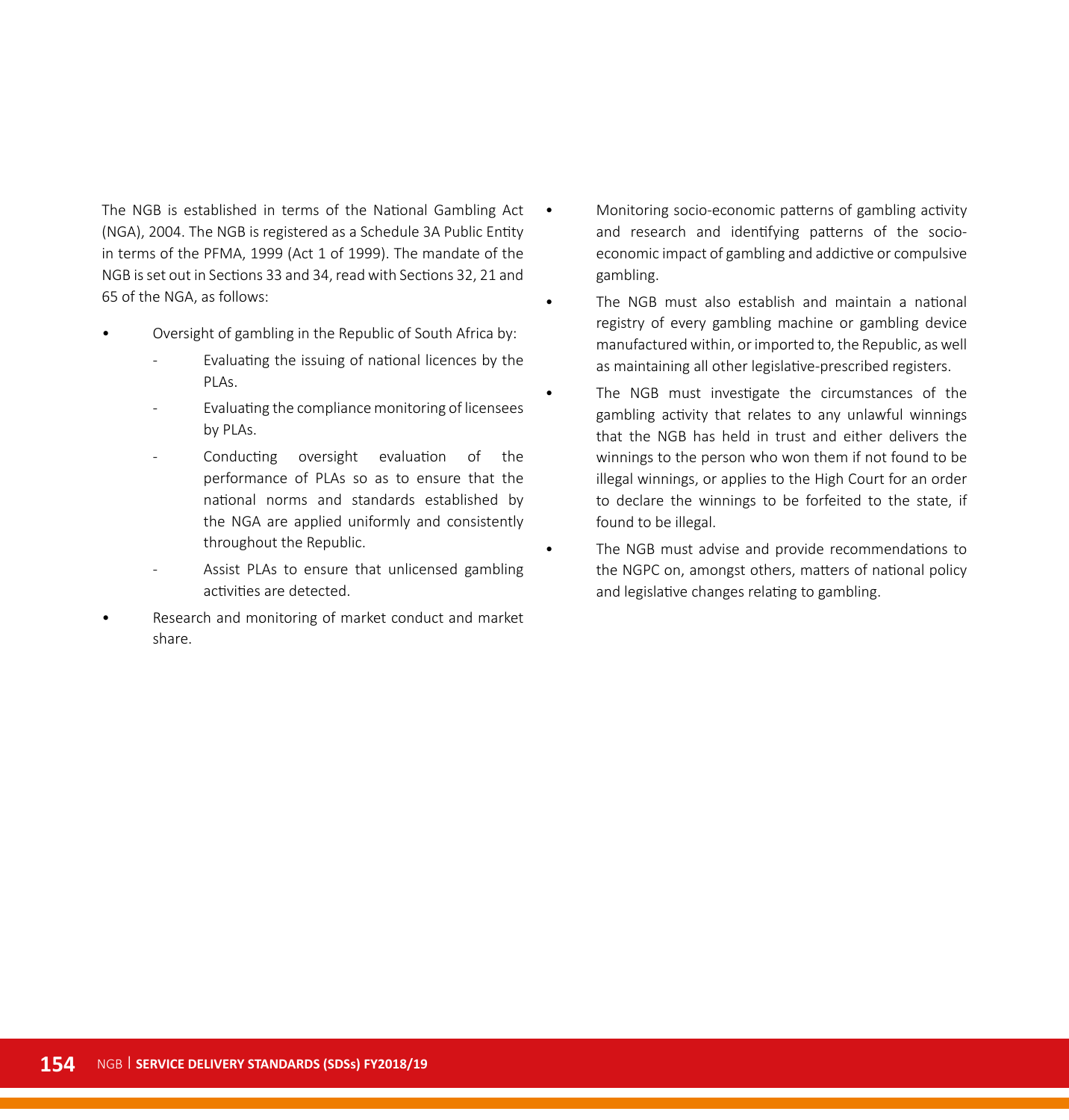

| <b>SERVICE DELIVERY STANDARDS</b> |                                                                                                                                                                                                       |                                                                                                                                                                    |                                                                                                                                                                       |                                                                                                                                                                         |                                                                                                                                                                         |                                                                                                                                                    |                                                                                                                                                    |  |  |  |  |
|-----------------------------------|-------------------------------------------------------------------------------------------------------------------------------------------------------------------------------------------------------|--------------------------------------------------------------------------------------------------------------------------------------------------------------------|-----------------------------------------------------------------------------------------------------------------------------------------------------------------------|-------------------------------------------------------------------------------------------------------------------------------------------------------------------------|-------------------------------------------------------------------------------------------------------------------------------------------------------------------------|----------------------------------------------------------------------------------------------------------------------------------------------------|----------------------------------------------------------------------------------------------------------------------------------------------------|--|--|--|--|
| <b>Outputs</b>                    | Compliance<br>evaluation<br>assessment of<br>nine provinces<br>on economic and<br>social development<br>matters; PLAs'<br>compliance<br>monitoring of<br>licensees; and PLAs'<br>technical compliance | Prohibited gambling<br>and restricted<br>activities detected                                                                                                       | Compliant and<br>functional register for<br>gambling machines<br>and devices                                                                                          | Authoritative advice<br>on, statutory matters,<br>legislation and<br>reforms                                                                                            | Research reports on<br>the socio-economic<br>patterns of gambling<br>activity within the<br>Republic                                                                    | Compliance with<br>PFMA requirements<br>at all times;<br>effective control,<br>support, utilisation,<br>maintenance,<br>management of<br>resources | Compliance with<br>PFMA requirements<br>at all times;<br>effective control,<br>support, utilisation,<br>maintenance,<br>management of<br>resources |  |  |  |  |
| <b>Key service</b>                | Type B application                                                                                                                                                                                    | Unlawful winnings                                                                                                                                                  | National registers                                                                                                                                                    | Statutory advice in<br>terms of S65 of the<br><b>National Gambling</b><br>Act                                                                                           | Research reports                                                                                                                                                        | Payment of invoices                                                                                                                                | Administration<br>of bids                                                                                                                          |  |  |  |  |
| <b>Service Beneficiary</b>        | Provincial Licencing<br>Authority<br>Site Operators<br>Route Operators                                                                                                                                | Provincial Licencing<br>Authority<br><b>Financial Service</b><br>Providers (Banks)<br>Punters<br>Judiciary<br>Law enforcement<br>agencies                          | Provincial Licencing<br>Authority<br>Site Operators<br>Route Operators<br>Manufacturers                                                                               | <b>NGPC</b><br>Provincial Licencing<br>Authority<br>Stakeholders<br>the dti                                                                                             | Stakeholders<br>the dti<br>Portfolio Committee<br>for Trade and<br>Industry<br>PLAs<br>The public                                                                       | <b>NT</b><br>NGB Suppliers and<br>creditors<br>the dti<br>Parliament                                                                               | <b>NT</b><br>Prospective service<br>providers<br>the dti<br>Parliament                                                                             |  |  |  |  |
| Consultation                      | Gambling Regulatory<br>fora<br>Meetings                                                                                                                                                               | <b>Gambling Regulatory</b><br>fora<br>Meetings, workshops<br>public awareness<br>campaigns                                                                         | Gambling Regulatory<br>fora<br>Meetings                                                                                                                               | Gambling Regulatory<br>fora<br>NGPC Meeting,<br>Meetings                                                                                                                | <b>Gambling Regulatory</b><br>fora<br>NGPC Meeting,<br>Meetings                                                                                                         | Governance/<br>oversight meetings                                                                                                                  | Governance/<br>oversight meetings<br><b>Bidders briefing</b><br>sessions                                                                           |  |  |  |  |
| Service standards                 | Performance in terms<br>of Strategic Plan and<br>Annual Performance<br>Plan<br>40 day turnaround<br>time from date of<br>receipt of all requisite<br>documentation                                    | Performance in terms<br>of Strategic Plan and<br>Annual Performance<br>Plan<br>30 day turnaround<br>time from date of<br>receipt of all requisite<br>documentation | Performance in terms<br>of Strategic Plan and<br>Annual Performance<br>Plan<br>7 day turnaround<br>time from date<br>of request for<br>all requisite<br>documentation | Performance in terms<br>of Strategic Plan and<br>Annual Performance<br>Plan<br>Quarterly<br>performance in<br>terms of Strategic<br>Plan and Annual<br>Performance Plan | Performance in terms<br>of Strategic Plan and<br>Annual Performance<br>Plan<br>Quarterly<br>performance in<br>terms of Strategic<br>Plan and Annual<br>Performance Plan | Performance in terms<br>of Strategic Plan and<br>Annual Performance<br>Plan<br>30 day turnaround<br>time from date of<br>receipt of invoice        | Performance in terms<br>of Strategic Plan and<br>Annual Performance<br>Plan<br>Maximum bid validity<br>period of 180 days                          |  |  |  |  |
| Access                            | NGB offices                                                                                                                                                                                           | NGB offices                                                                                                                                                        | Central registry at<br>NGB offices                                                                                                                                    | NGB offices, NGPC<br>minutes                                                                                                                                            | NGB offices, NGB<br>website<br>(www.ngb.org.za),<br>the dti offices                                                                                                     | NGB website<br>(www.ngb.org.za),<br>NGB offices                                                                                                    | NGB tender box at<br>NGB offices<br>(420 Witch Hazel<br>Avenue, Eco Glades<br>2, Block C, Eco Park,<br>Centurion, 0144)                            |  |  |  |  |
| Courtesy                          | NGB officials readily<br>available between 8<br>am and 4.30pm                                                                                                                                         | NGB officials readily<br>available between<br>8 am and 4.30pm                                                                                                      | NGB officials readily<br>available between<br>8 am and 4.30pm                                                                                                         | NGB officials readily<br>available between<br>8 am and 4.30pm                                                                                                           | NGB officials readily<br>available between<br>8 am and 4.30pm<br>NGB website is<br>available 24 hours.<br>7 days a week                                                 | NGB officials readily<br>available between<br>8 am and 4.30pm<br>NGB website is<br>available 24 hours.<br>7 days a week                            | NGB officials readily<br>available between<br>8 am and 4.30pm                                                                                      |  |  |  |  |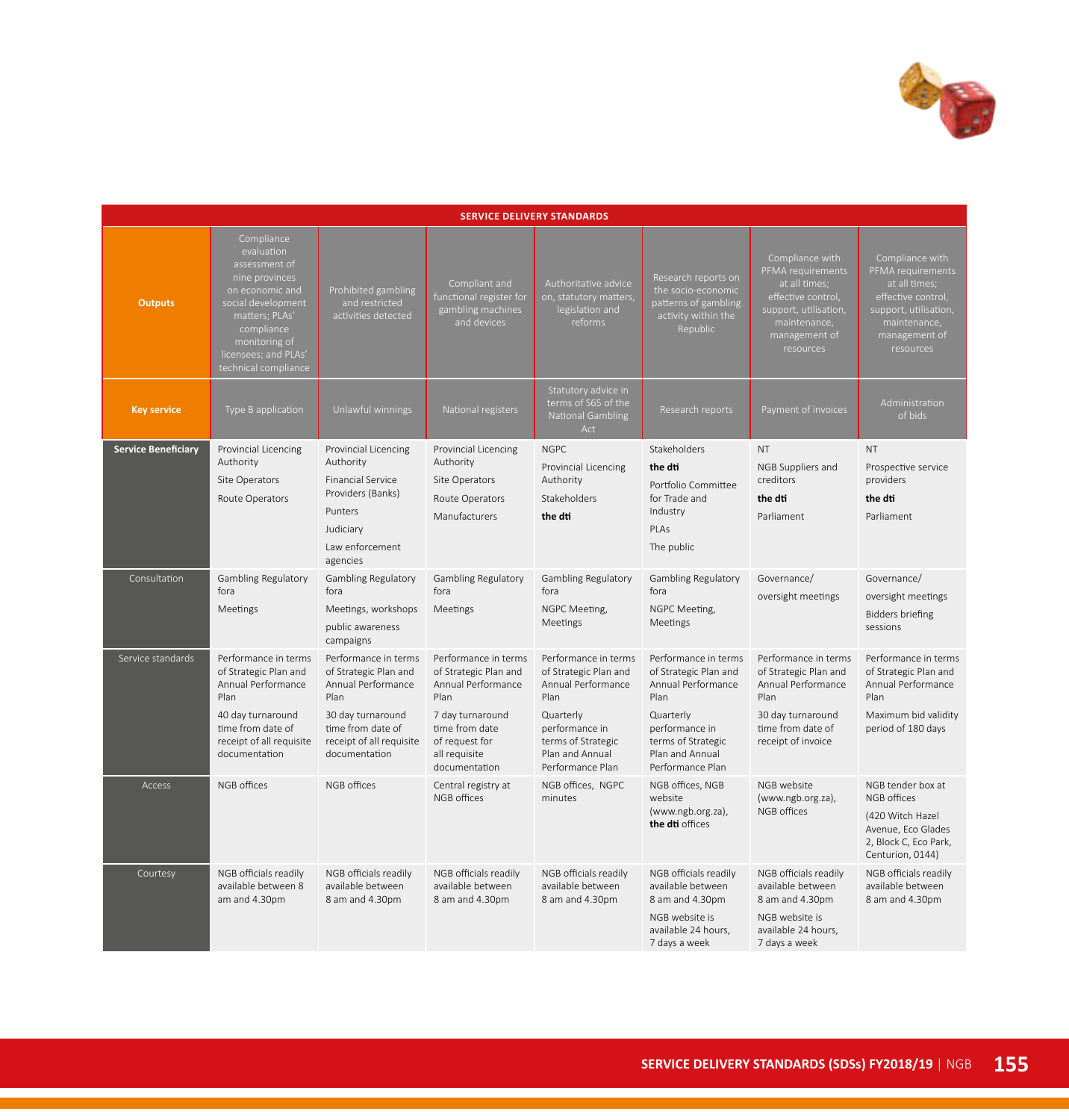| <b>SERVICE DELIVERY STANDARDS</b> |                                                                                                                                                                                                       |                                                                                                                                                                                                                                  |                                                                                                                                                                                                                                                           |                                                                                                 |                                                                                                                                                                                                                                                              |                                                                                                                                                    |                                                                                                                                                    |  |  |  |  |  |
|-----------------------------------|-------------------------------------------------------------------------------------------------------------------------------------------------------------------------------------------------------|----------------------------------------------------------------------------------------------------------------------------------------------------------------------------------------------------------------------------------|-----------------------------------------------------------------------------------------------------------------------------------------------------------------------------------------------------------------------------------------------------------|-------------------------------------------------------------------------------------------------|--------------------------------------------------------------------------------------------------------------------------------------------------------------------------------------------------------------------------------------------------------------|----------------------------------------------------------------------------------------------------------------------------------------------------|----------------------------------------------------------------------------------------------------------------------------------------------------|--|--|--|--|--|
| <b>Outputs</b>                    | Compliance<br>evaluation<br>assessment of<br>nine provinces<br>on economic and<br>social development<br>matters; PLAs'<br>compliance<br>monitoring of<br>licensees; and PLAs'<br>technical compliance | Prohibited gambling<br>and restricted<br>activities detected                                                                                                                                                                     | Compliant and<br>functional register for<br>gambling machines<br>and devices                                                                                                                                                                              | Authoritative advice<br>on, statutory matters,<br>legislation and<br>reforms                    | Research reports on<br>the socio-economic<br>patterns of gambling<br>activity within the<br>Republic                                                                                                                                                         | Compliance with<br>PFMA requirements<br>at all times;<br>effective control,<br>support, utilisation,<br>maintenance,<br>management of<br>resources | Compliance with<br>PFMA requirements<br>at all times;<br>effective control,<br>support, utilisation,<br>maintenance,<br>management of<br>resources |  |  |  |  |  |
| <b>Key service</b>                | Type B application                                                                                                                                                                                    | Unlawful winnings                                                                                                                                                                                                                | National registers                                                                                                                                                                                                                                        | Statutory advice in<br>terms of S65 of the<br>National Gambling<br>Act                          | Research reports                                                                                                                                                                                                                                             | Payment of invoices                                                                                                                                | Administration<br>of bids                                                                                                                          |  |  |  |  |  |
| Information                       | Acknowledgement of<br>receipt of notice<br>Report on findings<br>NGB LPMs criteria<br>Criteria and guidance<br>notes for the<br>licencing of LPMs                                                     | Receipt of notices,<br>Receipt of form<br>NGB <sub>2</sub><br>Form NGB 2-<br>National Gambling<br>Regulations 2004                                                                                                               | Form NGB 1/1, Form<br>NGB 1/2, Form NGB<br>2, Form NGB 3, Form<br>NGB 4, Form NGB<br>5/1a, Form NGB<br>5/1b, Form NGB 6/1,<br>Form NGB 6/2, Form<br>NGB 7/1, Form NGB<br>7/2, Form NGB 8/2<br>in terms of National<br><b>Gambling Regulations</b><br>2004 | <b>NGPC</b> minutes                                                                             | Yearly Annual Audited<br>Gambling Sector<br>Performance Report<br>and Presentation,<br>Research report<br>on the impact of<br>gambling<br>Information shared at<br>conferences seminars,<br>workshops, meetings,<br>forums, public events<br>and exhibitions | Request for<br>Quotations / Terms of<br>Reference / Requests<br>for Proposals                                                                      | NT's e-Tender<br>Publication Portal<br>Government Gazette<br>NGB website<br>Media publication<br>(where applicable)                                |  |  |  |  |  |
| Openness and<br>transparency      | Strategic Plan<br>Annual report<br>National Gambling<br>Act<br>NGB website (www.<br>ngb.org.za)                                                                                                       | Strategic Plan<br>Annual report<br>National Gambling<br>Act<br>NGB website (www.<br>ngb.org.za)                                                                                                                                  | Strategic Plan<br>Annual report<br>National Gambling<br>Act<br>NGB website (www.<br>ngb.org.za)                                                                                                                                                           | Strategic Plan<br>Annual report<br>National Gambling<br>Act<br>NGB website (www.<br>ngb.org.za) | Strategic Plan<br>Annual report<br>National Gambling<br>Act<br>NGB website (www.<br>ngb.org.za)                                                                                                                                                              | Strategic Plan<br>Annual report<br>National Gambling Act<br>Public Finance<br>Management Act<br>NGB website (www.<br>ngb.org.za)<br>NT             | Strategic Plan<br>Annual report<br>National Gambling Act<br>Public Finance<br>Management Act<br>NGB website (www.<br>ngb.org.za)<br><b>NT</b>      |  |  |  |  |  |
| Redress                           | Fraud hotline (email)<br>fraudalert@ngb.org.za<br>Or (Tel) 012 686-8800<br>ceo@ngb.org.za<br>info@ngb.org.za                                                                                          | Fraud hotline (email)<br>fraudalert@ngb.org.za<br>Or (Tel) 012 686-8800<br>ceo@ngb.org.za<br>info@ngb.org.za                                                                                                                     | Fraud hotline (email)<br>fraudalert@ngb.org.za<br>Or (Tel) 012 686-8800<br>ceo@ngb.org.za<br>info@ngb.org.za                                                                                                                                              | ceo@ngb.org.za<br>info@ngb.org.za                                                               | ceo@ngb.org.za<br>info@ngb.org.za                                                                                                                                                                                                                            | Fraud hotline (email)<br>fraudalert@ngb.org.za<br>Or (Tel) 012 686-8800<br>scm@ngb.org.za                                                          | Fraud hotline (email)<br>fraudalert@ngb.org.za<br>Or (Tel) 012 686-8800<br>scm@ngb.org.za<br>NGB website (www.<br>ngb.org.za)                      |  |  |  |  |  |
| Value for money                   | Services offered and<br>documents provided<br>are free of charge                                                                                                                                      | Services offered and<br>forms provided are<br>free of charge. Forms<br>can be downloaded<br>from the NGB website<br>at no cost with the<br>exception of court<br>processes in terms of<br>S16(4) of the National<br>Gambling Act | Forms are provided<br>free of charge<br>Services are free<br>of charge with the<br>exception of services<br>listed in terms of<br>National Gambling and<br>Provincial Gambling<br>Forms can be<br>downloaded from<br>the NGB website at<br>no cost        | Services are provided<br>free of charge                                                         | Services and reports<br>are provided free of<br>charge                                                                                                                                                                                                       | Services are provided<br>free of charge                                                                                                            | Services are provided<br>free of charge with<br>exception of services<br>listed in terms of the<br>PFMA and as set out<br>in the bid document      |  |  |  |  |  |